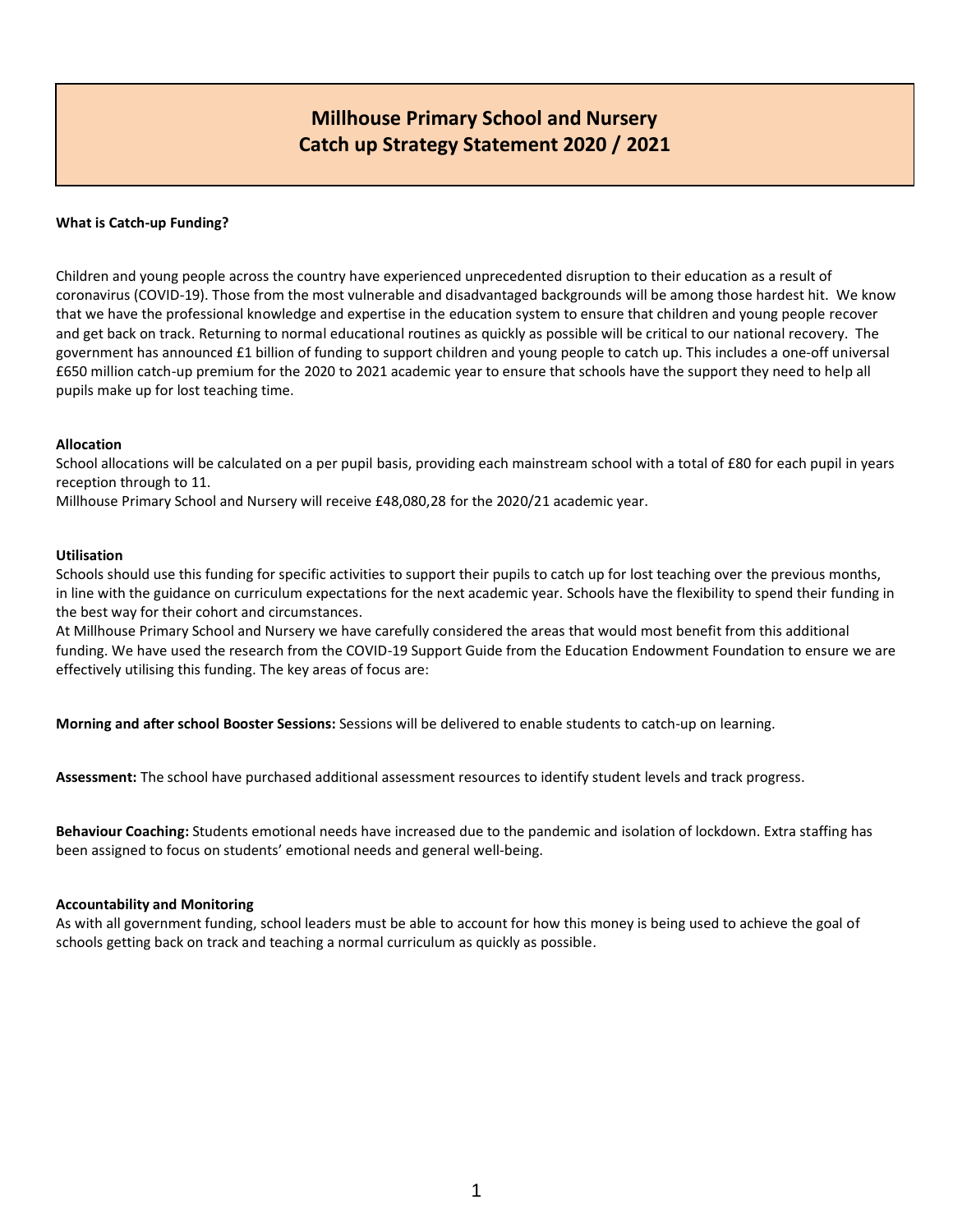# **Millhouse Primary School and Nursery Catch up Strategy Statement 2020 / 2021**

| <b>School Overview</b>     |                                              |  |  |  |  |
|----------------------------|----------------------------------------------|--|--|--|--|
| Number of pupils in school | 650                                          |  |  |  |  |
| <b>Publish Date</b>        | September 2020 / Updated April 2021          |  |  |  |  |
| <b>Review Date</b>         | <b>July 2021</b>                             |  |  |  |  |
| Catch up Lead              | Doctor Fawell - Lead Practitioner Assessment |  |  |  |  |
| Governor Lead              | Dave Smith                                   |  |  |  |  |

| Total pupil catch-up received in 2020 / 2021 | £48.080 |
|----------------------------------------------|---------|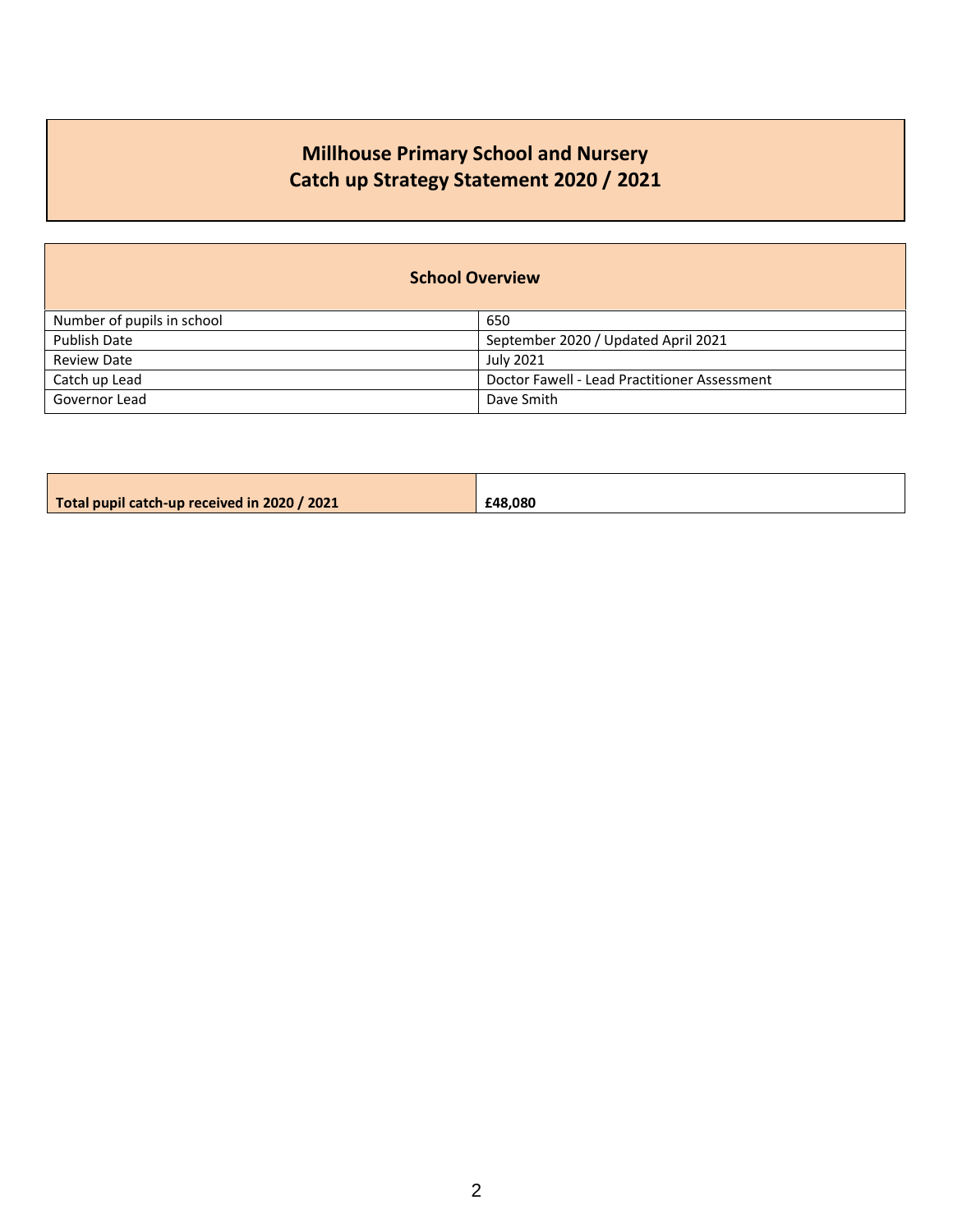## **Assessment Data**

## **We have analysed data which allows the school to target areas of intervention, carefully monitoring and assessing impact of these interventions.**

|            |           |                | Year 6   |          |          |          |
|------------|-----------|----------------|----------|----------|----------|----------|
| <b>NOR</b> | Reception | <b>Phonics</b> | KS1      | December | December | April    |
| 89         |           | Screening      |          | 2019     | 2020     | 2021     |
| Reading    | 69 (78%)  | 72 (81%)       | 69 (78%) | 53 (60%) | 38 (43%) | 37 (42%) |
| Writing    | 60 (67%)  |                | 60 (67%) | 52 (58%) | 42 (47%) | 37 (42%) |
| Maths      | 62 (70%)  |                | 60 (67%) | 55 (62%) | 39 (44%) | 36 (40%) |

Year 5

| <b>NOR</b> | Reception | <b>Phonics</b> | KS1      | December | December | April    |
|------------|-----------|----------------|----------|----------|----------|----------|
| 83         |           | Screening      |          | 2019     | 2020     | 2021     |
| Reading    | 68 (82%)  | 70 (84%)       | 63 (76%) | 43 (52%) | 34 (41%) | 35 (42%) |
| Writing    | 65 (78%)  |                | 57 (69%) | 34 (41%) | 13 (16%) | 12 (14%) |
| Maths      | 66 (80%)  |                | 61 (73%) | 48 (58%) | 30 (36%) | 30 (36%) |

|                | Year 4         |           |          |                |          |                |
|----------------|----------------|-----------|----------|----------------|----------|----------------|
|                | <b>NOR: 87</b> |           |          | <b>NOR: 82</b> |          | <b>NOR: 87</b> |
|                | Reception      | Phonics   | KS1      | December       | December | April          |
|                |                | Screening |          | 2019           | 2020     | 2021           |
| Reading        | 66 (76%)       | 75 (86%)  | 66 (76%) | 57 (70%)       | 42 (51%) | 40 (46%)       |
| <b>Writing</b> | 63 (72%)       |           | 64 (74%) | 23 (28%)       | 44 (54%) | 52 (60%)       |
| Maths          | 65 (75%)       |           | 68 (78%) | 62 (76%)       | 47 (57%) | 45 (52%)       |

|               |           |                | Year 3          |          |          |          |
|---------------|-----------|----------------|-----------------|----------|----------|----------|
| <b>NOR 88</b> | Reception | <b>Phonics</b> | KS <sub>1</sub> | December | December | April    |
|               | 2017-18   | Screening      |                 | 2019     | 2020     | 2021     |
|               |           | June 2019      |                 |          |          |          |
|               |           |                |                 |          |          |          |
| Reading       | 72 (82%)  | 82 (93%)       |                 | 65 (74%) | 43 (49%) | 35 (40%) |
| Writing       | 72 (82%)  |                |                 | 57 (65%) | 23 (26%) | 23 (26%) |
| Maths         | 76 (86%)  |                |                 | 68 (77%) | 45 (51%) | 42 (48%) |

|         | <b>NOR: 89</b> |           | <b>NOR: 84</b> |          | <b>NOR: 89</b> |
|---------|----------------|-----------|----------------|----------|----------------|
|         | Reception      | Phonics   | December       | December | April 2021     |
|         | 2018-19        | Screening | 2019           | 2020     |                |
| Reading | 61 (69%)       |           | 50 (60%)       | 15 (18%) | 17 (19%)       |
| Writing | 63 (71%)       |           | 41 (49%)       | 14 (17%) | 16 (18%)       |
| Maths   | 66 (74%)       |           | 50 (60%)       | 26 (31%) | 28 (31%)       |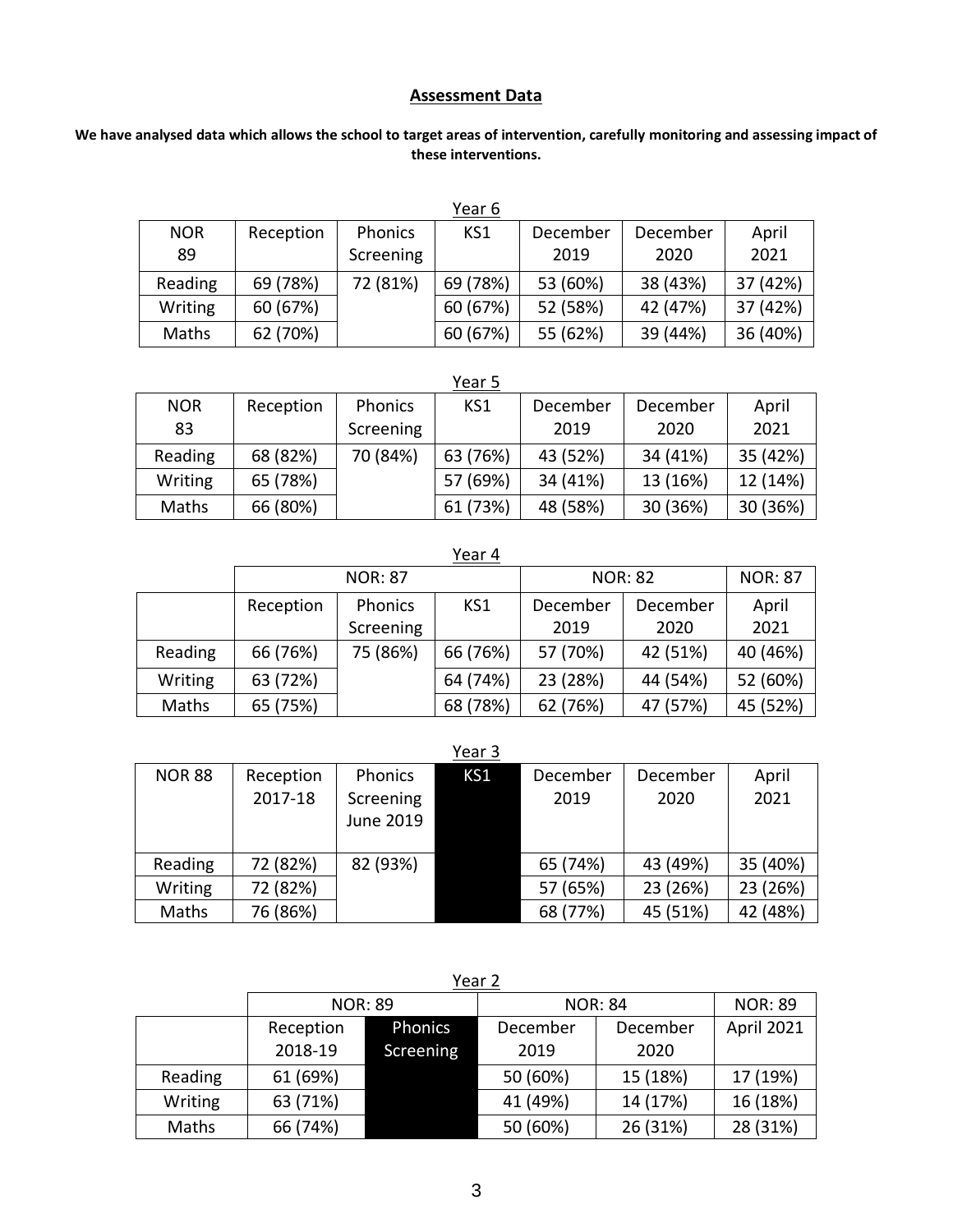## Year 1

|         |           | <b>NOR: 85</b>                      |                  |                  | <b>NOR: 88</b> |
|---------|-----------|-------------------------------------|------------------|------------------|----------------|
|         | Reception | Phonics<br>Screening<br>(June 2021) | December<br>2019 | December<br>2020 | April 2021     |
| Reading |           |                                     | 66 (78%)         | 31 (36%)         | 40 (45%)       |
| Writing |           |                                     | 60 (71%)         | 19 (22%)         | 33 (38%)       |
| Maths   |           |                                     | 62 (73%)         | 39 (46%)         | 43 (49%)       |

## **Reception**

| <b>NOR</b><br>87 | <b>Reception Baseline</b><br>September 2020 | <b>Reception Baseline</b><br>Autumn 2020 | April 2021 |
|------------------|---------------------------------------------|------------------------------------------|------------|
| Reading          | 11 (13%)                                    | 59 (68%)                                 | 49 (56%)   |
| Writing          |                                             | 49 (56%)                                 | 38 (44%)   |
| Maths            | 41 (47%)                                    | 66 (76%)                                 | 73 (84%)   |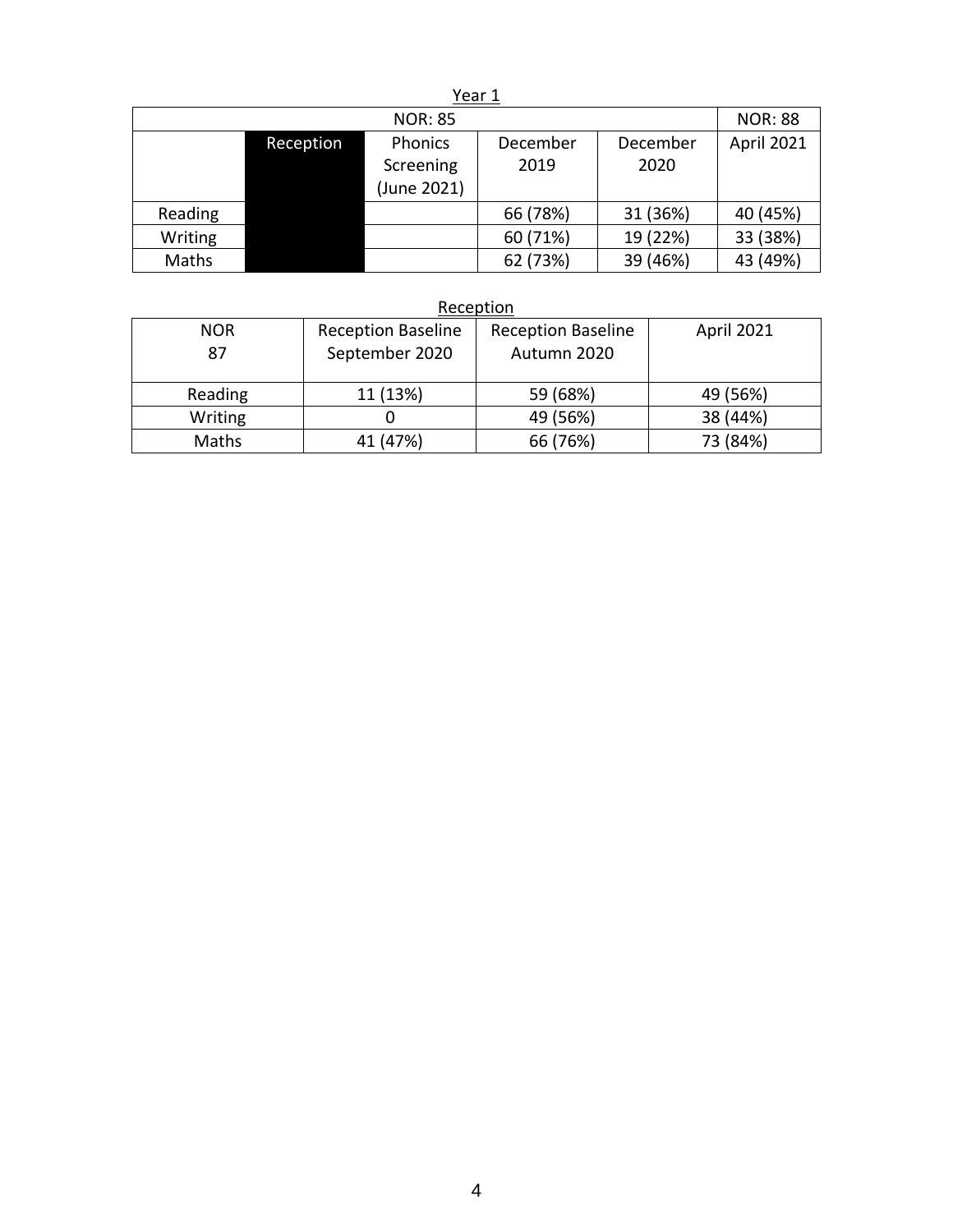## **Key objectives for use of the catch up for 2020 /2021**

To provide social, emotional and mental wellbeing support for children.

To raise standards in maths arithmetic and times tables.

To raise standards in reading (fluency & comprehension) and to address the gaps in the learning of phonics.

To improve basic skills in writing and provide more opportunities for application of these skills.

To increase the range of vocabulary used and improve children's conversational skills.

| <b>Key Objective</b>                                                                                                    | <b>Actions</b>                                                                                                                                                                                                                                                                                                                                     | <b>Intended Impact</b>                                                                                                            |
|-------------------------------------------------------------------------------------------------------------------------|----------------------------------------------------------------------------------------------------------------------------------------------------------------------------------------------------------------------------------------------------------------------------------------------------------------------------------------------------|-----------------------------------------------------------------------------------------------------------------------------------|
| To provide social, emotional<br>and mental wellbeing<br>support for children.                                           | Adapt PSHE / Wellbeing Curriculum to address<br>and support needs identified from lock down<br>and COVID related issues.<br>Identify individual emotional needs and<br>implement effective interventions.                                                                                                                                          | Improved pupil resilience and self-esteem.<br>Numbers of referrals to Pupil Support Panel for<br>COVID linked reasons, decreases. |
| To raise standards in maths<br>arithmetic and times tables.                                                             | Arithmetic<br>Daily arithmetic questions on a specific focus to<br>target the gaps in skills.<br>Time-limited interventions for identified<br>children.<br><b>Times Tables</b>                                                                                                                                                                     | Children are confident and are achieving Age<br>Related Expectations (ARE) for the 4 rules of<br>calculation.                     |
|                                                                                                                         | Times tables should be taught/practised daily.                                                                                                                                                                                                                                                                                                     | Our aim is for all children to know all times table<br>by the end of year 3.                                                      |
| To raise standards in<br>reading (fluency &<br>comprehension) and to<br>address the gaps in the<br>learning of phonics. | Reading fluency<br>Identify barriers/gaps in reading fluency for<br>those children not achieving a level 3 or 4 on<br>our assessments.<br>Interventions in place for those children who<br>are not reading at level 3 or 4.<br>Staff CPD on strategies and resources to<br>support.                                                                | Children should have a level of reading fluency of<br>at least level 3 by the end of the year.                                    |
|                                                                                                                         | Reading comprehension<br>Gaps in reading skills to be a focus of the<br>different reading lessons.<br>Interventions with school staff during the<br>lesson to support those identified children.<br>Before and after school booster sessions.<br>Staff CPD on strategies and resources to<br>support.<br>Assessment materials purchased<br>Phonics | Children are working at ARE in reading<br>comprehension.<br>Diagnostic testing shows numbers of children                          |